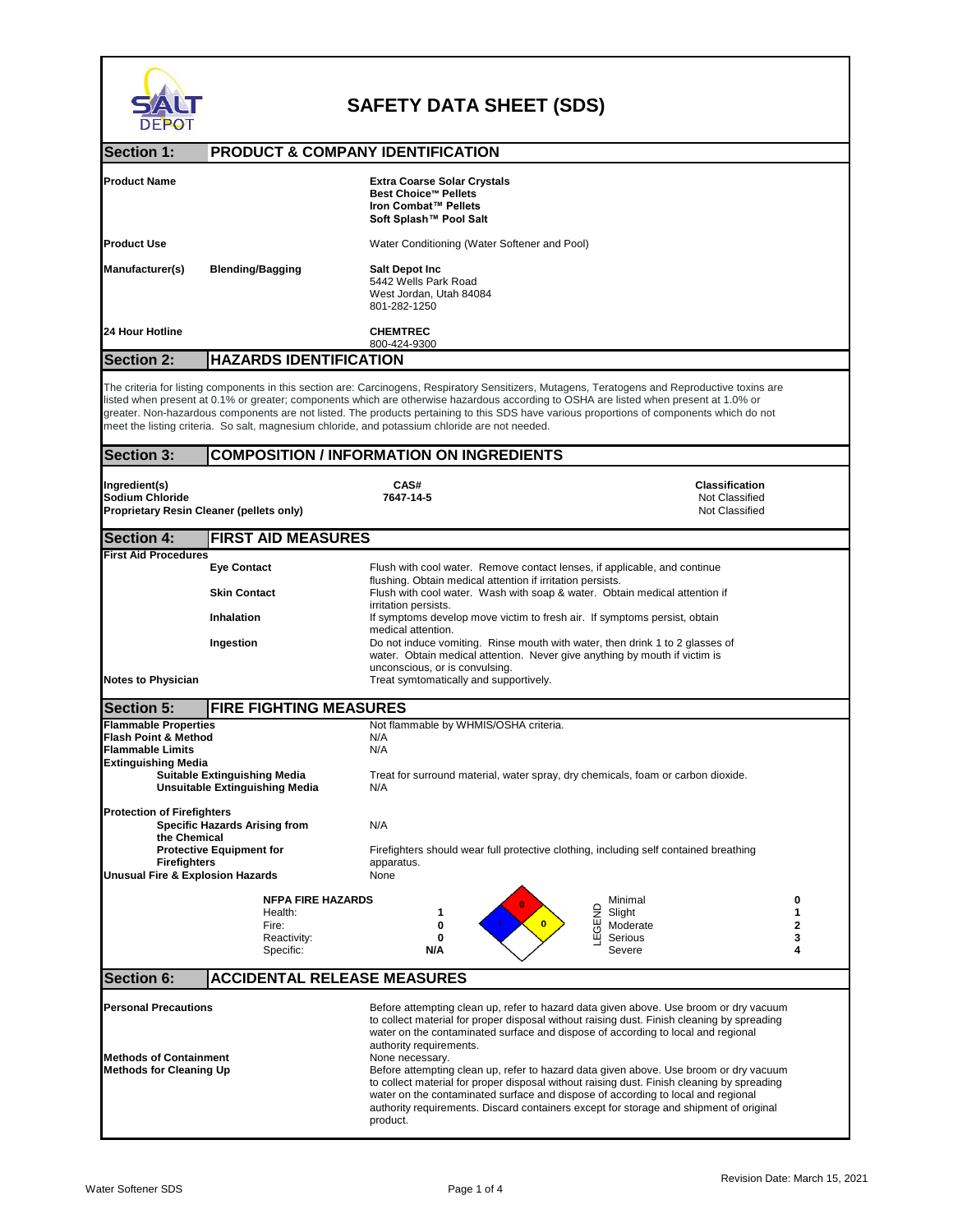| <b>Section 7:</b>                                                       | <b>HANDLING &amp; STORAGE</b>                                                                                                                                                                                                                                                                                                                                                 |  |  |  |  |
|-------------------------------------------------------------------------|-------------------------------------------------------------------------------------------------------------------------------------------------------------------------------------------------------------------------------------------------------------------------------------------------------------------------------------------------------------------------------|--|--|--|--|
| Handling<br>Storage                                                     | Avoid breathing dusts from this material.<br>Keep out of reach of children. Keep containers tightly closed in a cool,<br>well-ventilated place.                                                                                                                                                                                                                               |  |  |  |  |
| <b>Section 8:</b>                                                       | <b>EXPOSURE CONTROLS / PERSONAL PROTECTION</b>                                                                                                                                                                                                                                                                                                                                |  |  |  |  |
| <b>Exposure Limits</b><br>Ingredient(s)<br>Sodium Chloride              | <b>Exposure Limits</b><br><b>ACGIH-TLV</b><br>Not established<br>OSAH-PEL                                                                                                                                                                                                                                                                                                     |  |  |  |  |
| <b>Engineering Controls</b>                                             | Not established<br>TWA PEL: No specific limits have been established for sodium chloride (a soluble substance).<br>As a guideline, OSHA has established the following limits which are generally recognized<br>for inert or nuisance dust. Particulates not otherwise regulated (PNOR):<br>5mg/cu.m. Respirable dust 8-hr TWA PEL, 15mg/cu.m. Total dust 8-hr TWA PEL         |  |  |  |  |
|                                                                         | TWA TLV: No specific limits have been established for magnesium chloride & sodium<br>chloride (a soluble substance). As a guideline, ACGIH has established the following<br>limits which are generally recognized for inert or nuisance dust. Particulates not<br>otherwise classified (PNOC):<br>10mg/cu.m. Respirable dust 8-hr TWA TLV, 15mg/cu.m. Total dust 8-hr TWA TLV |  |  |  |  |
|                                                                         | Use process enclosures, local exhaust ventilation, or other engineering controls to<br>control airborne levels below recommended exposure limits. If user operations generate<br>dust, fumes or mist, use ventilation to keep exposure to airborne contaminants below<br>the exposure limits.                                                                                 |  |  |  |  |
| <b>Personal Protective Equipment</b>                                    |                                                                                                                                                                                                                                                                                                                                                                               |  |  |  |  |
| Eye / Face Protection                                                   | As required by employer code.                                                                                                                                                                                                                                                                                                                                                 |  |  |  |  |
| <b>Hand Protection</b><br><b>Skin &amp; Body Protection</b>             | As required by employer code.<br>As required by employer code.                                                                                                                                                                                                                                                                                                                |  |  |  |  |
| <b>Respiratory Protection</b>                                           | Where exposure guideline may be exceeded, use an approved NIOSH respirator or                                                                                                                                                                                                                                                                                                 |  |  |  |  |
| <b>General Hygiene Considerations</b>                                   | NIOSH approved filtering facepiece.<br>Handle in accordance with good industrial hygiene and safety practice. When using do<br>not eat or drink. Wash hands before breaks & immediately after handling product.                                                                                                                                                               |  |  |  |  |
| <b>Section 9:</b>                                                       | PHYSICAL & CHEMICAL PROPERTIES                                                                                                                                                                                                                                                                                                                                                |  |  |  |  |
| Appearance                                                              | Crystalline or compacted pellet                                                                                                                                                                                                                                                                                                                                               |  |  |  |  |
| Color                                                                   | White                                                                                                                                                                                                                                                                                                                                                                         |  |  |  |  |
| Form<br>Odor                                                            | Crystalline or compacted pellet                                                                                                                                                                                                                                                                                                                                               |  |  |  |  |
| Odor Threshold                                                          | Slightly aromatic<br>Not available                                                                                                                                                                                                                                                                                                                                            |  |  |  |  |
| <b>Physical State</b>                                                   | Solid                                                                                                                                                                                                                                                                                                                                                                         |  |  |  |  |
| рH                                                                      | 6-8 neutral                                                                                                                                                                                                                                                                                                                                                                   |  |  |  |  |
| <b>Melting Point</b>                                                    | Not available                                                                                                                                                                                                                                                                                                                                                                 |  |  |  |  |
| <b>Freezing Point</b><br><b>Boiling Point</b>                           | Not available<br>Not available                                                                                                                                                                                                                                                                                                                                                |  |  |  |  |
| <b>Flash Point</b>                                                      | Not available                                                                                                                                                                                                                                                                                                                                                                 |  |  |  |  |
| <b>Evaporation Rate</b>                                                 | Not available                                                                                                                                                                                                                                                                                                                                                                 |  |  |  |  |
| Flammability limits in air, lower, % by volume                          | Not available                                                                                                                                                                                                                                                                                                                                                                 |  |  |  |  |
| Flammability limits in air, upper, % by volume<br><b>Vapor Pressure</b> | Not available<br>Not available                                                                                                                                                                                                                                                                                                                                                |  |  |  |  |
| <b>Vapor Density</b>                                                    | Not available                                                                                                                                                                                                                                                                                                                                                                 |  |  |  |  |
| <b>Specific Gravity</b>                                                 | 2.17 (H@) @20 C                                                                                                                                                                                                                                                                                                                                                               |  |  |  |  |
| <b>Relative Density</b>                                                 | $2.17$ g/cm $3$                                                                                                                                                                                                                                                                                                                                                               |  |  |  |  |
| <b>Octanol/Water Coefficient</b><br>Solubility (H2O)                    | Not available<br>36g/100g H2O @ 20 C                                                                                                                                                                                                                                                                                                                                          |  |  |  |  |
| <b>Partition Coefficient</b>                                            | Not available                                                                                                                                                                                                                                                                                                                                                                 |  |  |  |  |
| <b>Auto-ignition Temperature</b>                                        | Not available                                                                                                                                                                                                                                                                                                                                                                 |  |  |  |  |
| <b>Percent Volatile</b>                                                 | 0% w/w                                                                                                                                                                                                                                                                                                                                                                        |  |  |  |  |
| <b>Molecular Weight</b><br>Molecular Formula                            | Not available<br>Not available                                                                                                                                                                                                                                                                                                                                                |  |  |  |  |
|                                                                         |                                                                                                                                                                                                                                                                                                                                                                               |  |  |  |  |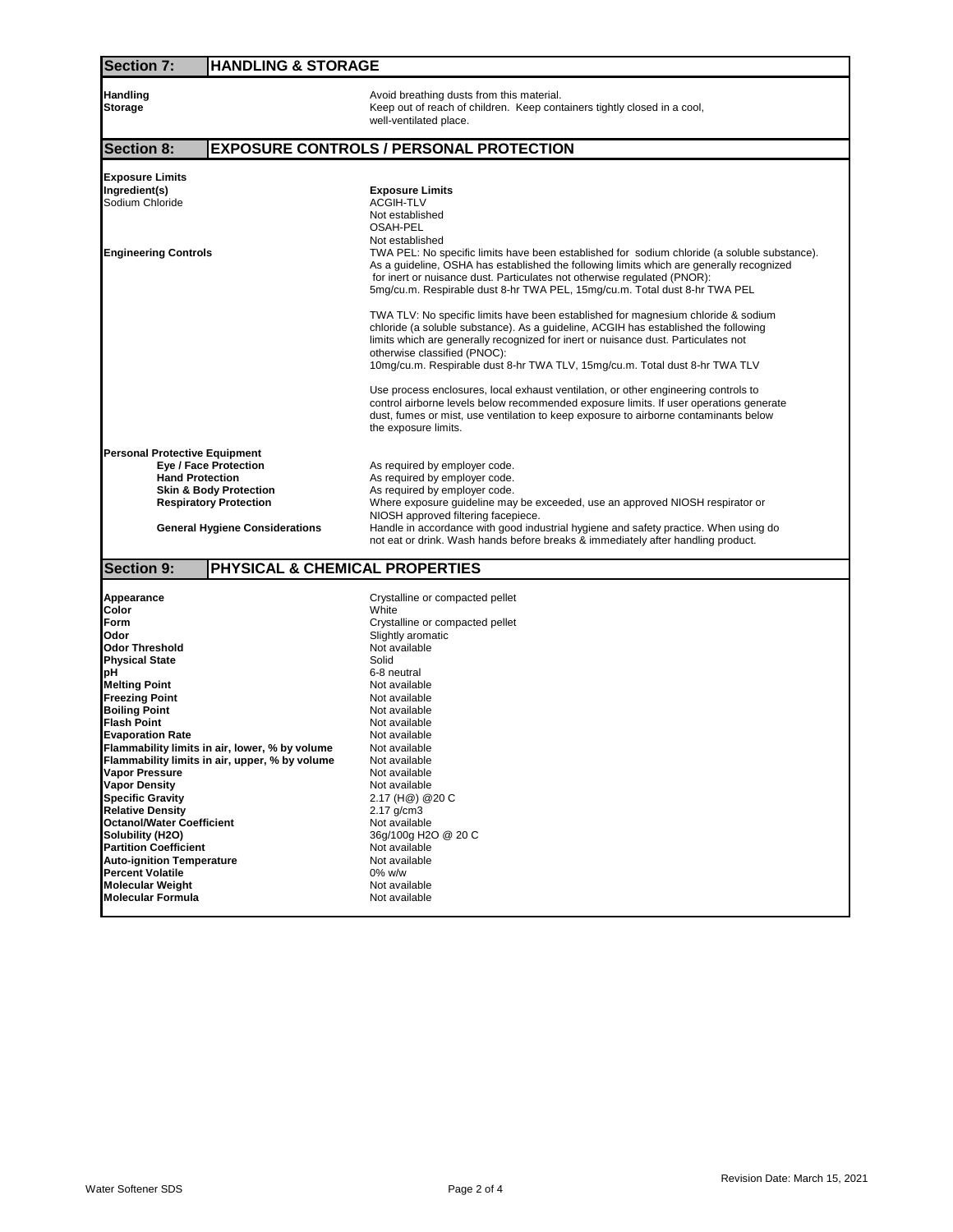| <b>Section 10:</b>                                                                                                                                                                                                                                                                                                                                                                                                          | <b>CHEMICAL STABILITY REACTIVITY INFORMATION</b>                                                                                |                                                                                                                                                                                                                                                                                                                                                                                                                                                                                                                                                            |  |  |  |
|-----------------------------------------------------------------------------------------------------------------------------------------------------------------------------------------------------------------------------------------------------------------------------------------------------------------------------------------------------------------------------------------------------------------------------|---------------------------------------------------------------------------------------------------------------------------------|------------------------------------------------------------------------------------------------------------------------------------------------------------------------------------------------------------------------------------------------------------------------------------------------------------------------------------------------------------------------------------------------------------------------------------------------------------------------------------------------------------------------------------------------------------|--|--|--|
| <b>Chemical Stability</b><br><b>Conditions to Avoid</b><br><b>Incompatible Materials</b>                                                                                                                                                                                                                                                                                                                                    |                                                                                                                                 | Stable under recommended storage conditions.<br>Do not mix with incompatible materials.<br>Reactive with oxidizing agents, acids, metals in presence of moisture, lithium, bromine,                                                                                                                                                                                                                                                                                                                                                                        |  |  |  |
| trifloride.<br><b>Hazardous Decomposition Products</b><br>May include and are not limited to: Halogenated compounds. Hydrogen chloride.<br><b>Possibility of Hazardous Reactions</b>                                                                                                                                                                                                                                        |                                                                                                                                 |                                                                                                                                                                                                                                                                                                                                                                                                                                                                                                                                                            |  |  |  |
| <b>Section 11:</b>                                                                                                                                                                                                                                                                                                                                                                                                          | <b>TOXICOLOGICAL INFORMATION</b>                                                                                                |                                                                                                                                                                                                                                                                                                                                                                                                                                                                                                                                                            |  |  |  |
| <b>Component Analysis-LC50</b>                                                                                                                                                                                                                                                                                                                                                                                              |                                                                                                                                 |                                                                                                                                                                                                                                                                                                                                                                                                                                                                                                                                                            |  |  |  |
| Ingredients<br>Sodium Chloride                                                                                                                                                                                                                                                                                                                                                                                              |                                                                                                                                 | <b>LC50</b><br>>21000 mg/m3 rat                                                                                                                                                                                                                                                                                                                                                                                                                                                                                                                            |  |  |  |
| Component Analysis-Oral LD50<br>Ingredients<br>Sodium Chloride                                                                                                                                                                                                                                                                                                                                                              |                                                                                                                                 | LD50<br>3000 mg/kg rat                                                                                                                                                                                                                                                                                                                                                                                                                                                                                                                                     |  |  |  |
| <b>Effects of Acute Exposure</b>                                                                                                                                                                                                                                                                                                                                                                                            |                                                                                                                                 |                                                                                                                                                                                                                                                                                                                                                                                                                                                                                                                                                            |  |  |  |
| Sensitization<br>Chronic Effects<br>Carcinogenicity<br><b>Mutagenicity</b><br><b>Reproductive Effects</b><br>Teratogenicity                                                                                                                                                                                                                                                                                                 | Eye<br><b>Skin</b><br>Inhalation<br>Ingestion                                                                                   | May cause irritation.<br>May cause irritation.<br>Dust of this product may cause irritation of the nose, throat, & respiratory tract.<br>May cause stomach distress, nausea or vomiting.<br>Not classified or listed by IARC, NTP, OSHA, and ACGIH.<br>Not classified or listed by IARC, NTP, OSHA, and ACGIH.<br>Not classified or listed by IARC, NTP, OSHA, and ACGIH.<br>Not classified or listed by IARC, NTP, OSHA, and ACGIH.<br>Not classified or listed by IARC, NTP, OSHA, and ACGIH.<br>Not classified or listed by IARC, NTP, OSHA, and ACGIH. |  |  |  |
| <b>Section 12:</b>                                                                                                                                                                                                                                                                                                                                                                                                          | <b>ECOLOGICAL INFORMATION</b>                                                                                                   |                                                                                                                                                                                                                                                                                                                                                                                                                                                                                                                                                            |  |  |  |
| Sodium chloride (7647-14-5)<br>LC50 Fish 1<br>5560 (5560 - 6080) mg/l (Exposure time: 96 h - Species: Lepomis macrochirus [flow-through])<br>1000 mg/l (Exposure time: 48 h - Species: Daphnia magna)<br>EC50 Daphnia 1<br>LC 50 Fish 2<br>12946 mg/l (Exposure time: 96 h - Species: Lepomis macrochirus [static])<br>340.7 (340.7 - 469.2) mg/l (Exposure time: 48 h - Species: Daphnia magna [Static])<br>EC50 Daphnia 2 |                                                                                                                                 |                                                                                                                                                                                                                                                                                                                                                                                                                                                                                                                                                            |  |  |  |
| Ecotoxicity<br><b>Environmental Effects</b><br><b>Aquatic Toxicity</b><br><b>Persistence / Degradability</b><br><b>Bioaccumulation / Accumulation</b><br><b>Mobility in Environmental Media</b><br><b>Chemical Fate Information</b>                                                                                                                                                                                         |                                                                                                                                 | May be harmful to freshwater aquatic species and to plants that are not tolerant.<br>Not available.<br>Not available.<br>Not available.<br>Not available.<br>Not available.<br>Not available.                                                                                                                                                                                                                                                                                                                                                              |  |  |  |
| <b>Section 13:</b>                                                                                                                                                                                                                                                                                                                                                                                                          | <b>DISPOSAL CONSIDERATIONS</b>                                                                                                  |                                                                                                                                                                                                                                                                                                                                                                                                                                                                                                                                                            |  |  |  |
| Waste codes<br><b>Disposal instruction</b><br><b>Contaminated Packaging</b>                                                                                                                                                                                                                                                                                                                                                 | <b>Wasteform Residues / Unused Products</b>                                                                                     | Not available.<br>Waste must be disposed of in accordance with federal, state & local environmental controls.<br>Not available.<br>Not available.                                                                                                                                                                                                                                                                                                                                                                                                          |  |  |  |
| <b>Section 14:</b>                                                                                                                                                                                                                                                                                                                                                                                                          | <b>TRANSPORTATION INFORMATION</b>                                                                                               |                                                                                                                                                                                                                                                                                                                                                                                                                                                                                                                                                            |  |  |  |
| Department of Transportation (DOT)<br>Not regulated as dangerous goods<br><b>Transportation of Dangerous Goods (TDG)</b><br>Not regulated as dangerous goods                                                                                                                                                                                                                                                                |                                                                                                                                 |                                                                                                                                                                                                                                                                                                                                                                                                                                                                                                                                                            |  |  |  |
| <b>Section 15:</b>                                                                                                                                                                                                                                                                                                                                                                                                          | <b>REGULATORY INFORMATION</b>                                                                                                   |                                                                                                                                                                                                                                                                                                                                                                                                                                                                                                                                                            |  |  |  |
| <b>Canadian Federal Regulations</b>                                                                                                                                                                                                                                                                                                                                                                                         |                                                                                                                                 | This product has been classified in accordance with the hazard criteria of the controlled<br>products regulations and the MSDS contains all the information required.                                                                                                                                                                                                                                                                                                                                                                                      |  |  |  |
| US Federal Regulations                                                                                                                                                                                                                                                                                                                                                                                                      |                                                                                                                                 | This product is not known to be a "Hazardous Chemical" as defined by the OSHA<br>Hazard Communication Standard, 29 CFR 1910. 1200.                                                                                                                                                                                                                                                                                                                                                                                                                         |  |  |  |
| Occupational Safety & Health Administration<br>29 CFR 1910.1200 Hazardous<br><b>Chemical</b><br><b>CERCLA (Superfund) Reportable Quantity</b>                                                                                                                                                                                                                                                                               |                                                                                                                                 | No                                                                                                                                                                                                                                                                                                                                                                                                                                                                                                                                                         |  |  |  |
|                                                                                                                                                                                                                                                                                                                                                                                                                             | None<br>Superfund Amendments and Reauthorization Act of 1986 (SARA)<br><b>Hazard Categories</b><br><b>Section 302 Extremely</b> | Immediate Hazard - No<br>Delayed Hazard - No<br>Fire Hazard - No<br>Pressure Hazard - No<br>Reactivity Hazard - No<br>No                                                                                                                                                                                                                                                                                                                                                                                                                                   |  |  |  |
|                                                                                                                                                                                                                                                                                                                                                                                                                             | <b>Hazardous Substance</b><br>Section 311 Hazardous<br>Chemical                                                                 | No                                                                                                                                                                                                                                                                                                                                                                                                                                                                                                                                                         |  |  |  |